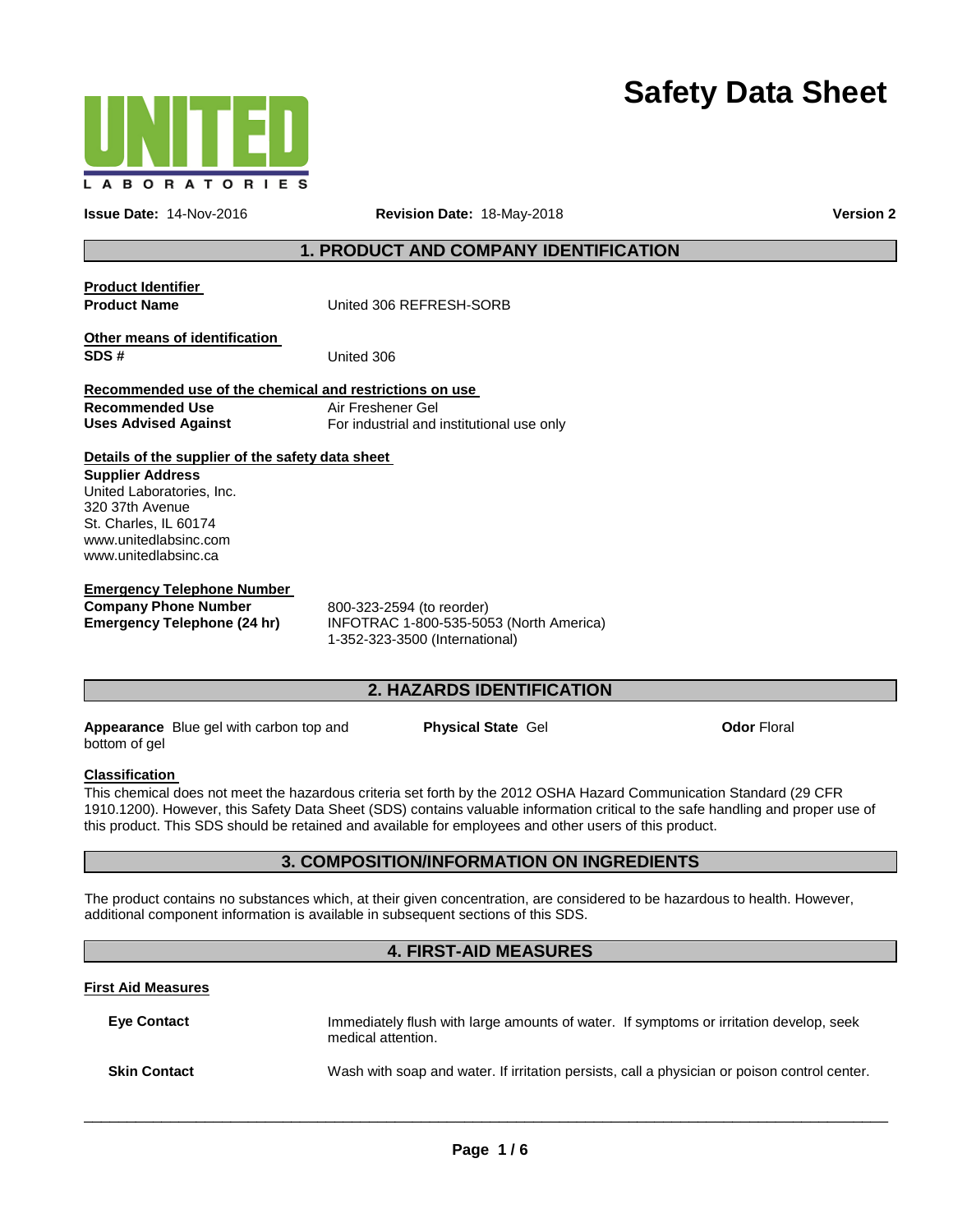| Inhalation | If symptoms experienced move person to well-ventilated area. If irritation continues seek<br>medical attention. |
|------------|-----------------------------------------------------------------------------------------------------------------|

**Ingestion Instead in Section** Drink several glasses of water, do not induce vomiting. Never give anything by mouth to an unconscious person. See physician if symptoms persist.

### **Most important symptoms and effects**

**Symptoms** May cause slight eye irritation. Prolonged or repeated skin contact may cause irritation. Exposure by ingestion is an unlikely route but if ingested may cause irritation of the digestive tract.

#### **Indication of any immediate medical attention and special treatment needed**

**Notes to Physician Treat symptomatically.** 

# **5. FIRE-FIGHTING MEASURES**

#### **Suitable Extinguishing Media**

Water Fog, Carbon dioxide, Dry chemical, Foam, Water.

**Unsuitable Extinguishing Media** Not determined

# **Specific Hazards Arising from the Chemical**

None known.

**Hazardous Combustion Products** None known.

#### **Protective equipment and precautions for firefighters**

As in any fire, wear self-contained breathing apparatus pressure-demand, MSHA/NIOSH (approved or equivalent) and full protective gear. Closed containers exposed to fire may be cooled with water.

# **6. ACCIDENTAL RELEASE MEASURES**

#### **Personal precautions, protective equipment and emergency procedures**

**Personal Precautions Use personal protective equipment as required.** 

### **Methods and material for containment and cleaning up**

**Methods for Containment** Prevent further leakage or spillage if safe to do so.

**Methods for Clean-Up** Eliminate sources of ignition. Absorb any liquid spills with an inert absorbent material (e.g. kitty litter, sand, vermiculite). Sweep up and collect in drums for disposal. Clean contaminated area with soap and water.

## **7. HANDLING AND STORAGE**

### **Precautions for safe handling**

**Advice on Safe Handling** Wash hands and face with soap and water after using this product.

### **Conditions for safe storage, including any incompatibilities**

| <b>Storage Conditions</b> | Keep this product in a properly labeled, tightly closed container. Store in a cool, dry, well-<br>ventilated area. Store away from incompatible materials. |
|---------------------------|------------------------------------------------------------------------------------------------------------------------------------------------------------|
| Incompatible Materials    | Strong oxidizing agents.                                                                                                                                   |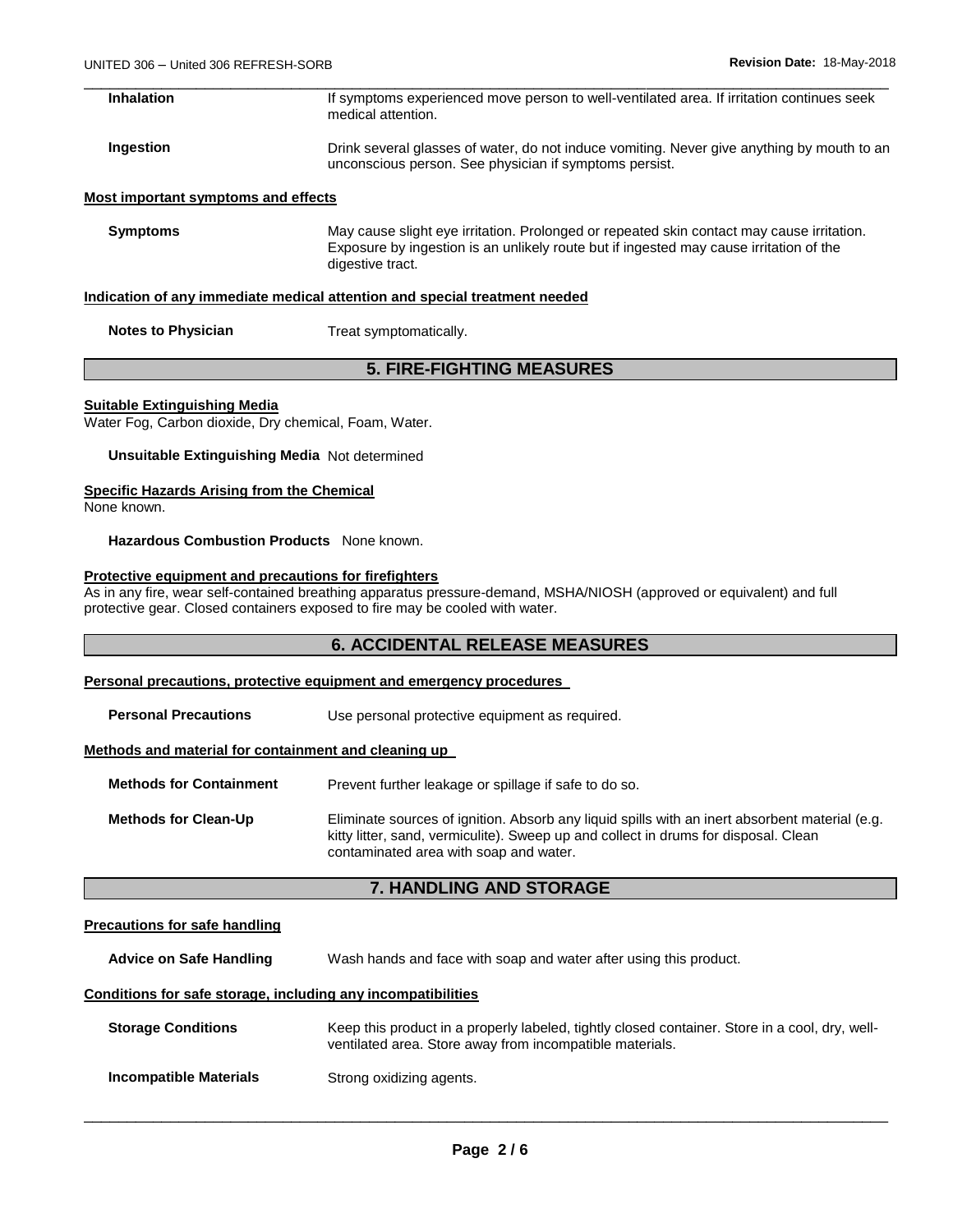## \_\_\_\_\_\_\_\_\_\_\_\_\_\_\_\_\_\_\_\_\_\_\_\_\_\_\_\_\_\_\_\_\_\_\_\_\_\_\_\_\_\_\_\_\_\_\_\_\_\_\_\_\_\_\_\_\_\_\_\_\_\_\_\_\_\_\_\_\_\_\_\_\_\_\_\_\_\_\_\_\_\_\_\_\_\_\_\_\_\_\_\_\_ **8. EXPOSURE CONTROLS/PERSONAL PROTECTION**

| <b>Exposure Guidelines</b>              | This product, as supplied, does not contain any hazardous materials with occupational<br>exposure limits established by the region specific regulatory bodies. |
|-----------------------------------------|----------------------------------------------------------------------------------------------------------------------------------------------------------------|
| <b>Appropriate engineering controls</b> |                                                                                                                                                                |
| <b>Engineering Controls</b>             | Ventilation normally not required and local exhaust is usually adequate.                                                                                       |
|                                         | Individual protection measures, such as personal protective equipment                                                                                          |
| <b>Eye/Face Protection</b>              | Normally not required.                                                                                                                                         |
| <b>Skin and Body Protection</b>         | Normally not required.                                                                                                                                         |
| <b>Respiratory Protection</b>           | None required.                                                                                                                                                 |

**General Hygiene Considerations** Handle in accordance with good industrial hygiene and safety practice.

# **9. PHYSICAL AND CHEMICAL PROPERTIES**

# **Information on basic physical and chemical properties**

| <b>Physical State</b><br>Appearance<br>Color                                                                 | Blue gel with carbon on top and bottom of gel<br>Gel<br><b>Blue</b> | <b>Odor</b> Floral |
|--------------------------------------------------------------------------------------------------------------|---------------------------------------------------------------------|--------------------|
| Property<br>рH<br><b>Melting Point/Freezing Point</b><br><b>Boiling Point/Boiling Range</b>                  | Values<br>Not available<br>Not determined<br>Not available          | Remarks • Method   |
| <b>Flash Point</b><br><b>Evaporation Rate</b><br>Flammability (Solid, Gas)                                   | 93.3 °C / 200 °F<br>Not available<br>Not determined                 | TCC                |
| <b>Upper Flammability Limits</b><br><b>Lower Flammability Limit</b>                                          | Not available<br>Not available                                      |                    |
| <b>Vapor Pressure</b><br><b>Vapor Density</b><br><b>Specific Gravity</b>                                     | Not determined<br>Not determined<br>Not available                   |                    |
| <b>Water Solubility</b><br>Solubility in other solvents<br><b>Partition Coefficient</b>                      | Insoluble<br>Not determined<br>Not determined                       |                    |
| <b>Auto-ignition Temperature</b><br><b>Decomposition Temperature</b><br><b>Kinematic Viscosity</b>           | Not determined<br>Not determined<br>Not determined                  |                    |
| <b>Dynamic Viscosity</b><br><b>Explosive Properties</b><br><b>Oxidizing Properties</b><br><b>VOC Content</b> | Not determined<br>Not determined<br>Not determined<br>None          |                    |

# **10. STABILITY AND REACTIVITY**

#### **Reactivity**

Not reactive under normal conditions.

# **Chemical Stability**

Stable under recommended storage conditions.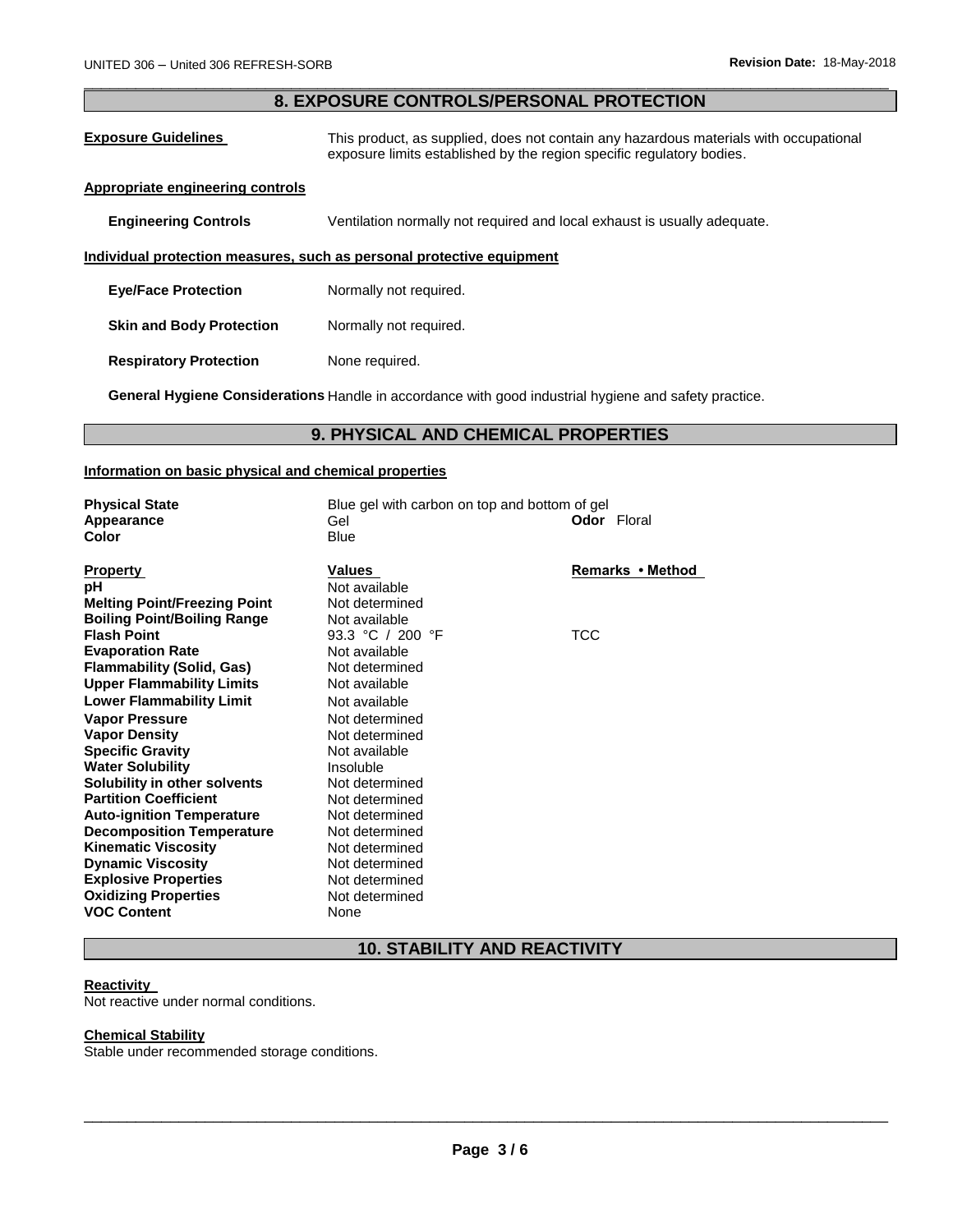#### **Possibility of Hazardous Reactions**

Under normal conditions of storage and use, hazardous polymerization will not occur.

#### **Conditions to Avoid**

Keep out of reach of children.

#### **Incompatible Materials**

Strong oxidizing agents.

# **Hazardous Decomposition Products**

When strongly heated, as in a fire, this product may produce carbon monoxide and carbon dioxide.

# **11. TOXICOLOGICAL INFORMATION**

\_\_\_\_\_\_\_\_\_\_\_\_\_\_\_\_\_\_\_\_\_\_\_\_\_\_\_\_\_\_\_\_\_\_\_\_\_\_\_\_\_\_\_\_\_\_\_\_\_\_\_\_\_\_\_\_\_\_\_\_\_\_\_\_\_\_\_\_\_\_\_\_\_\_\_\_\_\_\_\_\_\_\_\_\_\_\_\_\_\_\_\_\_

### **Information on likely routes of exposure**

| <b>Product Information</b>   |                                                                                                                             |
|------------------------------|-----------------------------------------------------------------------------------------------------------------------------|
| <b>Eye Contact</b>           | Avoid contact with eyes. Direct contact may cause mild irritation.                                                          |
| <b>Skin Contact</b>          | Avoid contact with skin. Direct contact may cause mild irritation.                                                          |
| <b>Inhalation</b>            | Under normal conditions of intended use, this material is not expected to be an inhalation<br>hazard.                       |
| Ingestion                    | Do not ingest. Exposure by ingestion is an unlikely route, but if ingested, may cause<br>irritation of the digestive tract. |
| <b>Component Information</b> |                                                                                                                             |

# **Information on physical, chemical and toxicological effects**

**Symptoms** Please see section 4 of this SDS for symptoms.

#### **Delayed and immediate effects as well as chronic effects from short and long-term exposure**

| <b>Carcinogenicity</b> | Based on the information provided, this product does not contain any carcinogens or<br>potential carcinogens as listed by OSHA, IARC or NTP. |
|------------------------|----------------------------------------------------------------------------------------------------------------------------------------------|
|                        |                                                                                                                                              |

### **Numerical measures of toxicity**

Not determined.

# **12. ECOLOGICAL INFORMATION**

#### **Ecotoxicity**

Not determined.

# **Persistence/Degradability**

Not determined.

# **Bioaccumulation**

Not determined.

# **Mobility**

Not determined.

# **Other Adverse Effects**

Not determined.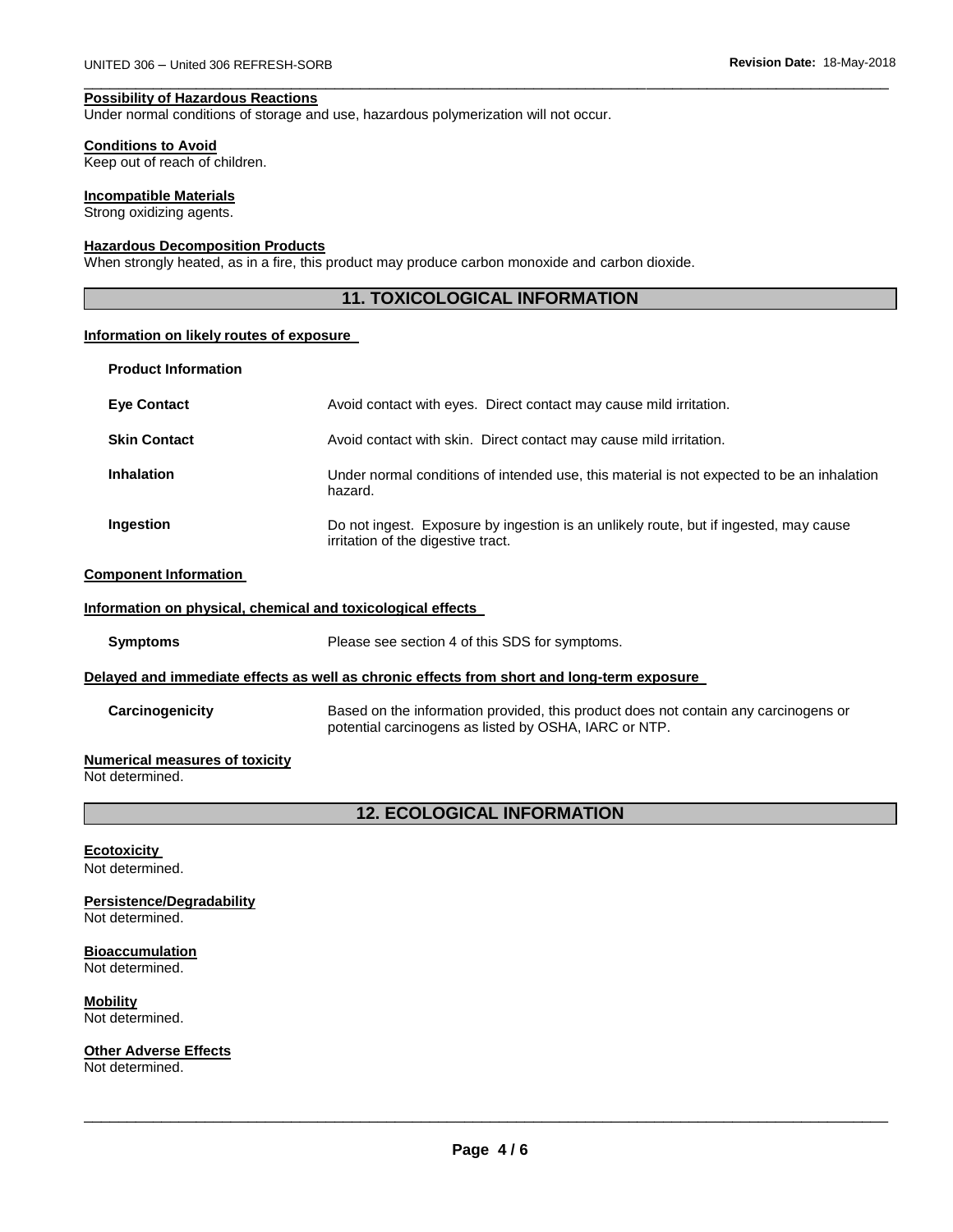### \_\_\_\_\_\_\_\_\_\_\_\_\_\_\_\_\_\_\_\_\_\_\_\_\_\_\_\_\_\_\_\_\_\_\_\_\_\_\_\_\_\_\_\_\_\_\_\_\_\_\_\_\_\_\_\_\_\_\_\_\_\_\_\_\_\_\_\_\_\_\_\_\_\_\_\_\_\_\_\_\_\_\_\_\_\_\_\_\_\_\_\_\_ **13. DISPOSAL CONSIDERATIONS**

### **Waste Treatment Methods**

| <b>Disposal of Wastes</b>         | Disposal should be in accordance with applicable regional, national and local laws and<br>regulations. |  |
|-----------------------------------|--------------------------------------------------------------------------------------------------------|--|
| <b>Contaminated Packaging</b>     | Disposal should be in accordance with applicable regional, national and local laws and<br>regulations. |  |
| <b>14. TRANSPORT INFORMATION</b>  |                                                                                                        |  |
| <u>DOT</u>                        | Not regulated.                                                                                         |  |
| <b>ATAI</b>                       | Not regulated.                                                                                         |  |
| <b>IMDG</b>                       | Not regulated.                                                                                         |  |
| <b>15. REGULATORY INFORMATION</b> |                                                                                                        |  |

#### **International Inventories**

All ingredients are listed or exempt from listing on Chemical Substance Inventory

#### **Legend:**

*TSCA - United States Toxic Substances Control Act Section 8(b) Inventory* 

*DSL/NDSL - Canadian Domestic Substances List/Non-Domestic Substances List* 

*EINECS/ELINCS - European Inventory of Existing Chemical Substances/European List of Notified Chemical Substances* 

*ENCS - Japan Existing and New Chemical Substances* 

*IECSC - China Inventory of Existing Chemical Substances* 

*KECL - Korean Existing and Evaluated Chemical Substances* 

*PICCS - Philippines Inventory of Chemicals and Chemical Substances* 

*AICS - Australian Inventory of Chemical Substances* 

### **US Federal Regulations**

#### **CERCLA**

This material, as supplied, does not contain any substances regulated as hazardous substances under the Comprehensive Environmental Response Compensation and Liability Act (CERCLA) (40 CFR 302) or the Superfund Amendments and Reauthorization Act (SARA) (40 CFR 355).

#### **SARA 313**

Section 313 of Title III of the Superfund Amendments and Reauthorization Act of 1986 (SARA). This product does not contain any chemicals which are subject to the reporting requirements of the Act and Title 40 of the Code of Federal Regulations, Part 372.

#### **CWA (Clean Water Act)**

This product does not contain any substances regulated as pollutants pursuant to the Clean Water Act (40 CFR 122.21 and 40 CFR 122.42).

### **US State Regulations**

#### **California Proposition 65**

This product does not contain a chemical known to the State of California to cause cancer, birth defects or other reproductive harm.

### **U.S. State Right-to-Know Regulations**

| <b>Chemical Name</b> | <b>New Jersey</b> | Massachusetts | Pennsylvania |
|----------------------|-------------------|---------------|--------------|
| Carrageenan          |                   |               |              |
| $9000 - 07 - 1$      |                   |               |              |